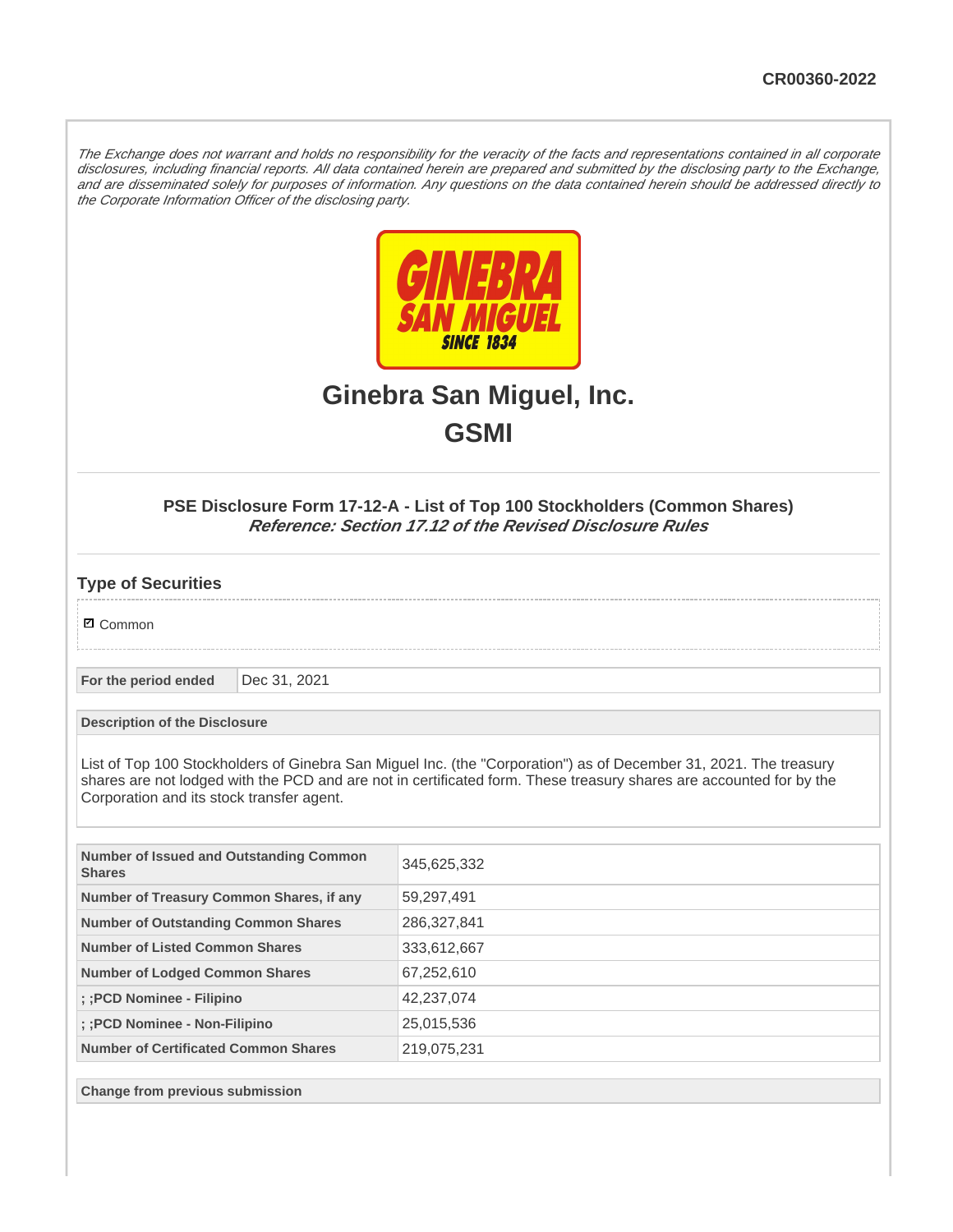There were changes as to the Number of Lodged Common Shares - PCD Nominee Corporation (Filipino and Non-Filipino) and the Number of Certificated Common Shares.

**Filed on behalf by:**

| <b>Name</b> | Francis Joseph Cruz                               |  |
|-------------|---------------------------------------------------|--|
| Designation | General Counsel and Assistant Corporate Secretary |  |
|             |                                                   |  |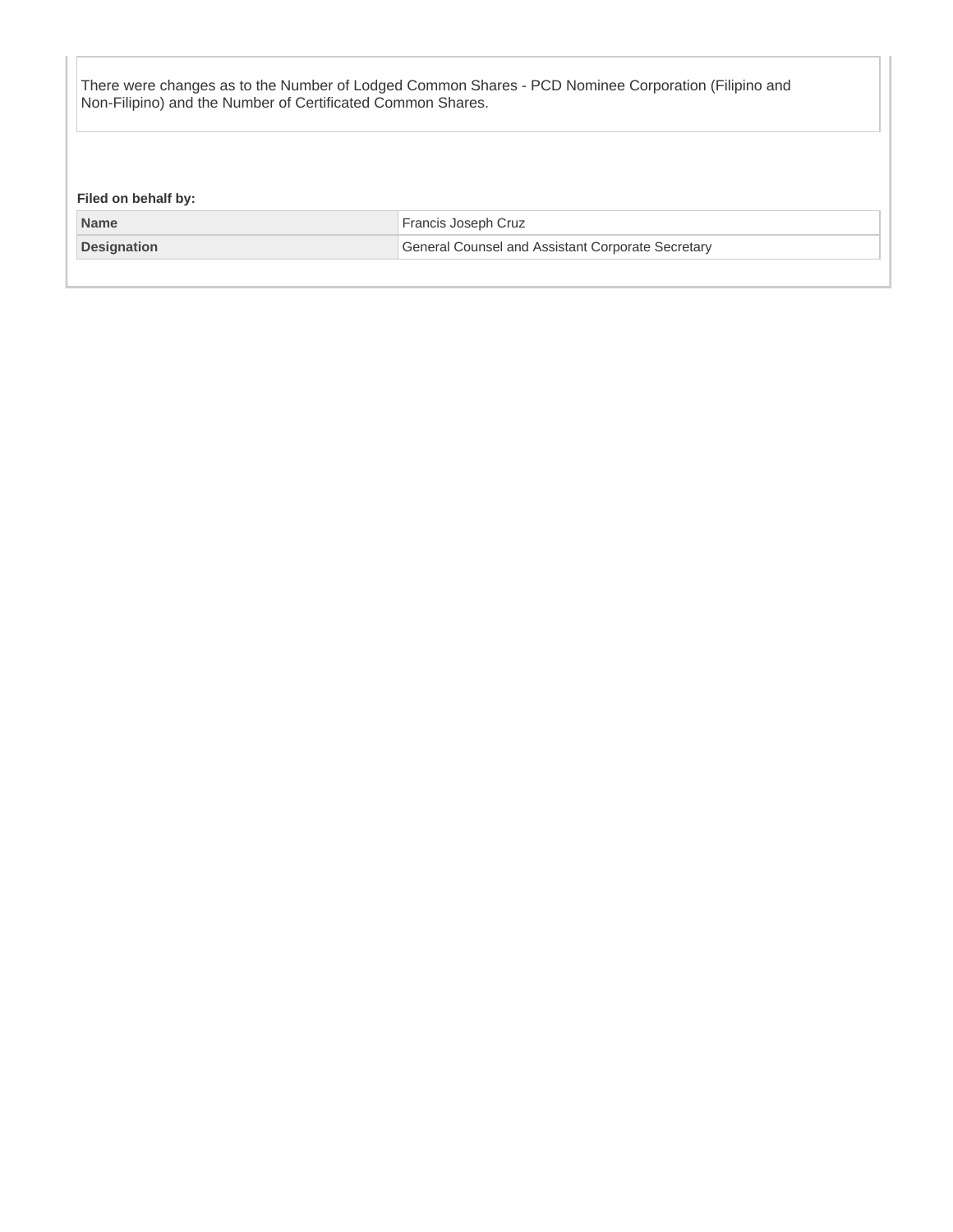

January 13, 2022

**The Philippine Stock Exchange, lnc.**  Disclosure Department 6th Floor, PSE Tower 28th Street corner 5th Avenue Bonifacio Global City, Taguig City

> Attention: **Ms. Janet A. Encarnacion** Head, Disclosure Department

Gentlemen:

In accordance with Article VII, Section 17.12 of the Consolidated Listing and Disclosure Rules of The Philippine Stock Exchange, lnc., we submit herewith the list of Top 100 Stockholders of Ginebra San Miguel lnc., as of December 31, 2021.

**Francis Joseph A. Cruz** Assistant Corporate Secretary



3<sup>rd</sup> and 6<sup>th</sup> Floors, San Miguel Properties Centre, St. Francis Street, Ortigas Center, Mandaluyong City, Metro Manila, Philippines 1550 Telephone: (+632) 8841-5100 Fax: (+632) 8643-2211

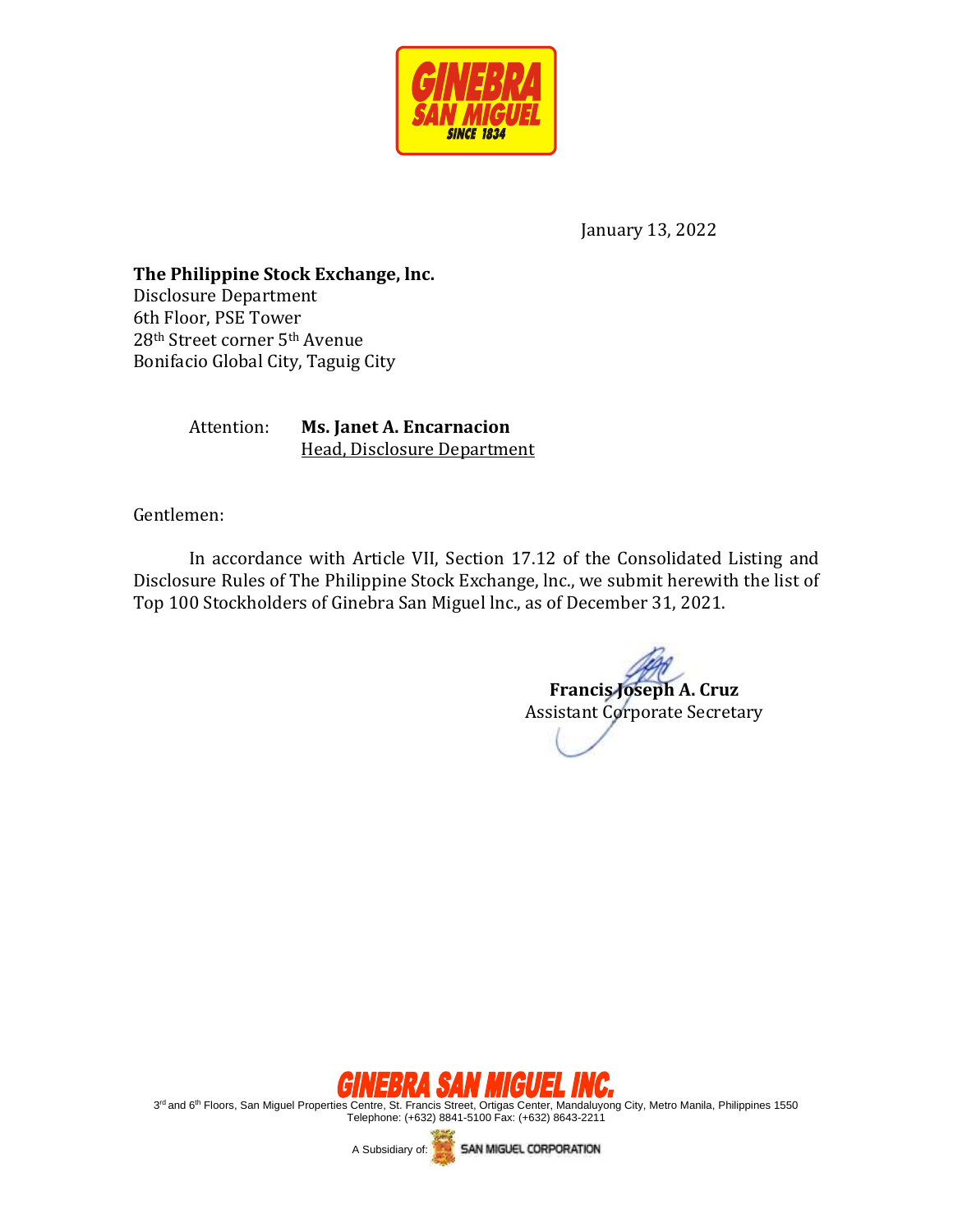#### ssst823 Ginebra San Miguel Inc. PAGE 1 2022−01−07 STOCK TRANSFER MODULE 04:40:04 PM List of Stockholders As of Dec 31, 2021

| RANK | STOCKHOLDER NAME                                                                                                                                                                                | Common           | TOTAL SHARES 8 OF O/S<br>-- ---------- |                              |
|------|-------------------------------------------------------------------------------------------------------------------------------------------------------------------------------------------------|------------------|----------------------------------------|------------------------------|
|      |                                                                                                                                                                                                 |                  |                                        |                              |
|      |                                                                                                                                                                                                 |                  |                                        |                              |
|      |                                                                                                                                                                                                 |                  |                                        |                              |
|      |                                                                                                                                                                                                 |                  |                                        |                              |
|      |                                                                                                                                                                                                 |                  |                                        |                              |
|      |                                                                                                                                                                                                 |                  |                                        |                              |
|      |                                                                                                                                                                                                 |                  |                                        |                              |
|      |                                                                                                                                                                                                 |                  |                                        |                              |
|      |                                                                                                                                                                                                 |                  |                                        |                              |
|      |                                                                                                                                                                                                 |                  |                                        |                              |
|      |                                                                                                                                                                                                 |                  |                                        |                              |
|      | 9 ROMULO G. QUINTO<br>10 MONINA N. CORTEZ<br>11 ESTRELLA M. TAMAYO<br>12 CYNTHIA M. BAROY<br>13 LUCIA C. UNSAY<br>14 FMF DEVELOPMENT CORPORATION<br>15 EDAN CORPORATION<br>16 ROLANDO B. BISANA |                  |                                        |                              |
|      |                                                                                                                                                                                                 |                  |                                        |                              |
|      |                                                                                                                                                                                                 |                  |                                        |                              |
|      |                                                                                                                                                                                                 |                  |                                        |                              |
|      |                                                                                                                                                                                                 |                  |                                        |                              |
|      |                                                                                                                                                                                                 |                  |                                        |                              |
|      |                                                                                                                                                                                                 |                  |                                        |                              |
|      |                                                                                                                                                                                                 |                  |                                        |                              |
|      |                                                                                                                                                                                                 |                  |                                        |                              |
|      |                                                                                                                                                                                                 |                  |                                        |                              |
|      |                                                                                                                                                                                                 |                  |                                        |                              |
|      |                                                                                                                                                                                                 |                  |                                        |                              |
|      |                                                                                                                                                                                                 |                  |                                        |                              |
|      |                                                                                                                                                                                                 |                  |                                        |                              |
|      |                                                                                                                                                                                                 |                  |                                        |                              |
|      |                                                                                                                                                                                                 |                  |                                        |                              |
|      |                                                                                                                                                                                                 |                  |                                        |                              |
|      |                                                                                                                                                                                                 |                  |                                        |                              |
|      |                                                                                                                                                                                                 |                  |                                        |                              |
|      |                                                                                                                                                                                                 |                  |                                        |                              |
|      |                                                                                                                                                                                                 |                  |                                        |                              |
|      |                                                                                                                                                                                                 |                  |                                        |                              |
|      |                                                                                                                                                                                                 |                  |                                        |                              |
|      |                                                                                                                                                                                                 |                  |                                        |                              |
|      |                                                                                                                                                                                                 |                  |                                        |                              |
|      |                                                                                                                                                                                                 |                  |                                        |                              |
|      |                                                                                                                                                                                                 |                  |                                        |                              |
|      |                                                                                                                                                                                                 |                  |                                        |                              |
|      |                                                                                                                                                                                                 |                  |                                        |                              |
|      |                                                                                                                                                                                                 |                  |                                        |                              |
|      |                                                                                                                                                                                                 |                  |                                        |                              |
|      |                                                                                                                                                                                                 |                  |                                        |                              |
|      |                                                                                                                                                                                                 |                  |                                        |                              |
|      |                                                                                                                                                                                                 |                  |                                        |                              |
|      |                                                                                                                                                                                                 |                  |                                        |                              |
|      |                                                                                                                                                                                                 |                  |                                        |                              |
|      |                                                                                                                                                                                                 |                  |                                        |                              |
|      |                                                                                                                                                                                                 |                  |                                        |                              |
|      |                                                                                                                                                                                                 |                  |                                        |                              |
|      |                                                                                                                                                                                                 |                  |                                        |                              |
|      | 54 GILBERT JOSE                                                                                                                                                                                 | 12,000           | 12,000                                 | $0.004191$ %<br>$0.004191$ % |
|      | 55 BETH V. ESTACION<br>56 MA. CONSUELO A. CORDERO                                                                                                                                               | 12,000<br>12,000 | 12,000<br>12,000                       | $0.004191$ %                 |
|      | 57 MARIANNE GLADYS M. CLARON                                                                                                                                                                    | 10,500           | 10,500                                 | $0.003667$ %                 |
|      | 58 FRANCISCO C. EIZMENDI JR.                                                                                                                                                                    | 10,000           | 10,000                                 | $0.003493$ %                 |
|      | 59 JO CHRISTIE J. PUNSALANG                                                                                                                                                                     | 10,000           | 10,000                                 | $0.003493$ %                 |
|      | 60 LUCY CLAIRE A. HADLOC                                                                                                                                                                        | 10,000           | 10,000                                 | $0.003493$ %                 |
|      | 61 JOSE F. LAGAMAYO                                                                                                                                                                             | 10,000           | 10,000                                 | $0.003493$ %                 |
|      | 62 HENRY S. TAN                                                                                                                                                                                 | 10,000           | 10,000                                 | $0.003493$ %                 |
|      | 63 CLARISA C. SIBULO                                                                                                                                                                            | 10,000           | 10,000                                 | $0.003493$ %                 |
|      | 64 PIERCE INTERLINK SECURITIES, INC.                                                                                                                                                            | 10,000           | 10,000                                 | $0.003493$ %                 |
|      | 65 VIRGILIO B. G. ESPELETA                                                                                                                                                                      | 10,000           | 10,000                                 | $0.003493$ %                 |
|      | 66 GEORGE T. GO                                                                                                                                                                                 | 10,000           | 10,000                                 | $0.003493$ %                 |
|      | 67 SANDY A. ARCEBUCHE                                                                                                                                                                           | 10,000           | 10,000                                 | $0.003493$ %                 |
|      | 68 PHILIPPINE REMNANTS CO., INC.                                                                                                                                                                | 10,000           | 10,000                                 | $0.003493$ %                 |
|      | 69 DIGNA M. CALAUNAN                                                                                                                                                                            | 8,500<br>8,200   | 8,500<br>8,200                         | $0.002969$ %                 |
|      | 70 MARIA VERONICA R. CHUA<br>71 PHILIPPINE FIRE AND MARINE INSURANCE                                                                                                                            | 8,000            | 8,000                                  | $0.002864$ %<br>$0.002794$ % |
|      | CORPORATION                                                                                                                                                                                     |                  |                                        |                              |
|      | 72 KERWIN L. LOPEZ                                                                                                                                                                              | 7,700            | 7,700                                  | $0.002689$ %                 |
|      | 73 FCX INTERNATIONAL, INC.                                                                                                                                                                      | 7,600            | 7,600                                  | $0.002654$ %                 |
|      | 74 DELIA O. CHUA                                                                                                                                                                                | 7,500            | 7,500                                  | $0.002619$ %                 |
|      | 75 JOHNNY O. CHUA                                                                                                                                                                               | 7,500            | 7,500                                  | $0.002619$ %                 |
|      | 76 ERNESTO T. GO                                                                                                                                                                                | 7,500            | 7,500                                  | $0.002619$ %                 |
|      | 77 EDWIN RAPHAEL M. TOBIAS                                                                                                                                                                      | 7,000            | 7,000                                  | $0.002445$ %                 |
|      | 78 GAN TIONG CHUA                                                                                                                                                                               | 7,000            | 7,000                                  | $0.002445$ %                 |
|      | 79 TEODORICO T. LASIN                                                                                                                                                                           | 6,500            | 6,500                                  | $0.002270$ %                 |
|      | 80 NELSON IDO CADIZ                                                                                                                                                                             | 6,500            | 6,500                                  | $0.002270$ %                 |
|      | 81 CARLOS MIGUEL PALANCA                                                                                                                                                                        | 6,001            | 6,001                                  | $0.002096$ %                 |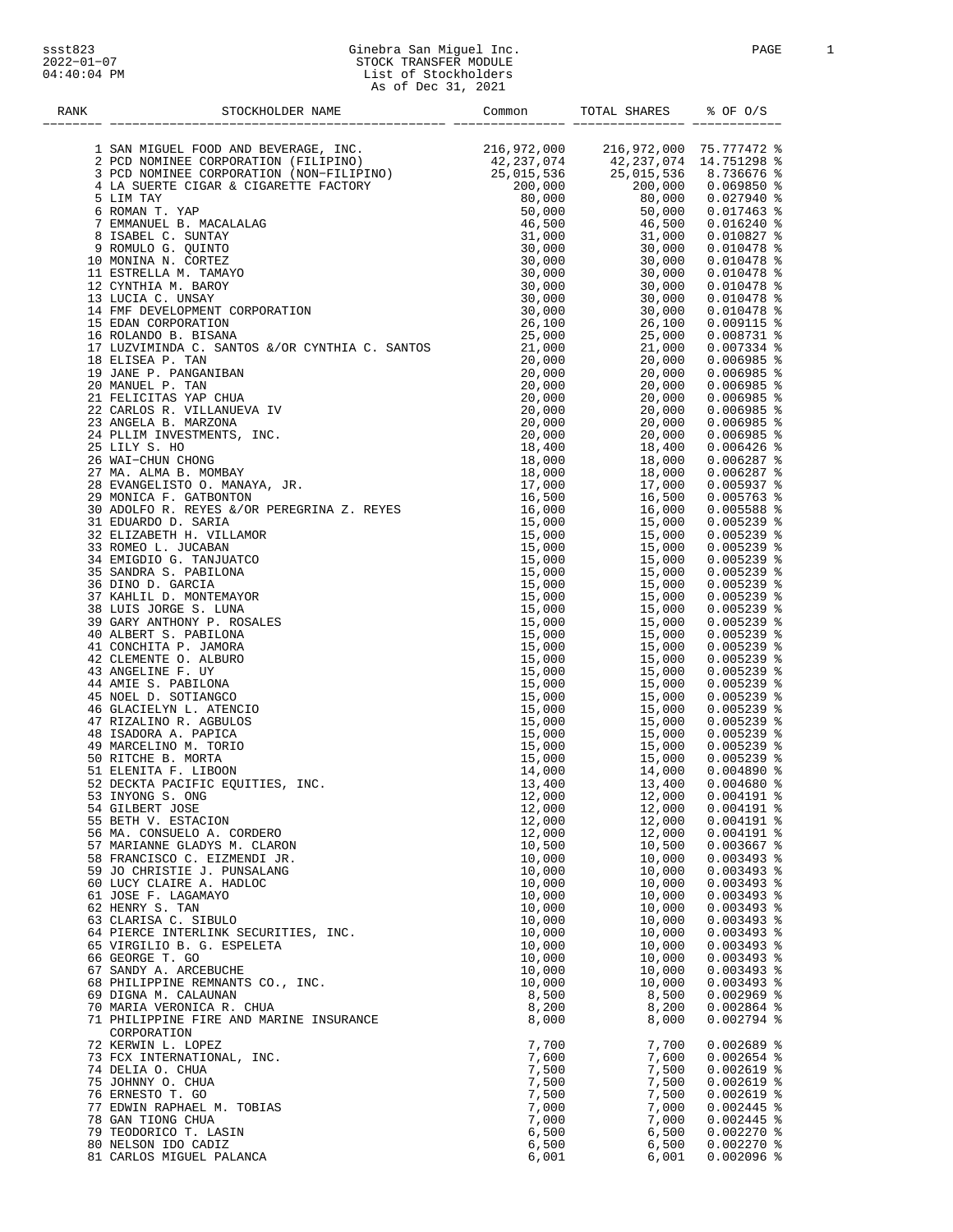| ssst823          | Ginebra San Miguel Inc |
|------------------|------------------------|
| $2022 - 01 - 07$ | STOCK TRANSFER MODULE  |
| $04:40:04$ PM    | List of Stockholders   |
|                  | As of Dec 31, 2021     |
|                  |                        |

| RANK | STOCKHOLDER NAME                                                                       | Common      | TOTAL SHARES                        | % OF 0/S         |
|------|----------------------------------------------------------------------------------------|-------------|-------------------------------------|------------------|
|      | 82 JUDY A. CO                                                                          |             | 6,000 6,000                         | $0.002096$ %     |
|      | 83 EVELYN M. HERNANDEZ                                                                 |             | $6,000$ 6,000                       | $0.002096$ %     |
|      | 84 SAN MIGUEL CORPORATION RETIREMENT PLAN                                              | 6,000       | 6,000                               | $0.002096$ %     |
|      | 85 CARLOS PALANCA III                                                                  |             | 5,001<br>5,001                      | $0.001747$ %     |
|      | 86 RAMON A. RECTO                                                                      |             | 5,001<br>5,001                      | $0.001747$ %     |
|      | 87 MAMERTA B. PURIFICACION                                                             |             | 5,000<br>5,000                      | $0.001746$ %     |
|      | 88 EDUARDO M. COJUANGCO JR.                                                            |             | 5,000<br>5,000                      | $0.001746$ %     |
|      | 89 DELFIN C. GONZALEZ JR.                                                              |             | 5,000<br>5,000                      | $0.001746$ %     |
|      | 90 JOSE E. RODRIGUEZ III                                                               |             | 5,000<br>5,000                      | $0.001746$ %     |
|      | 91 LEO ALVEZ                                                                           |             | 5,000<br>5,000                      | $0.001746$ %     |
|      | 92 SMC STSC CUSTODY 2                                                                  |             | 5,000<br>5,000                      | $0.001746$ %     |
|      | 93 AURORA T. CALDERON                                                                  |             | 5,000<br>5,000                      | $0.001746$ %     |
|      | 94 CARMELO L. SANTIAGO                                                                 |             | 5,000<br>5,000                      | $0.001746$ %     |
|      | 95 ARACELI E. GONZALES                                                                 |             | 5,000<br>5,000                      | $0.001746$ %     |
|      | 96 RICARDO S. CASTANEDA                                                                |             | 5,000<br>5,000                      | $0.001746$ %     |
|      | 97 DENNIS DANIEL S. DIGAL                                                              |             | 5,000<br>5,000                      | $0.001746$ %     |
|      | 98 SMC STSC CUSTODY 3                                                                  |             | 5,000<br>5,000                      | $0.001746$ %     |
|      | 99 GLORIA D. FRANCO                                                                    |             | 5,000                               | 5,000 0.001746 % |
|      | 100 MARIA ANNA RIZZA C. CANLAS                                                         |             | 5,000<br>5,000                      | $0.001746$ %     |
|      |                                                                                        |             | 285,817,513 285,817,513 99.821768 % |                  |
|      |                                                                                        |             |                                     |                  |
|      | TOTAL NO. OF SHARES :<br><b>TOTAL NO. OF DIGTINGT CTOCKLIGIDED :</b><br>$\epsilon$ 200 | 286,327,841 |                                     |                  |

 TOTAL NO. OF DISTINCT STOCKHOLDERS : 629 TOTAL NO. OF ACCOUNTS : 629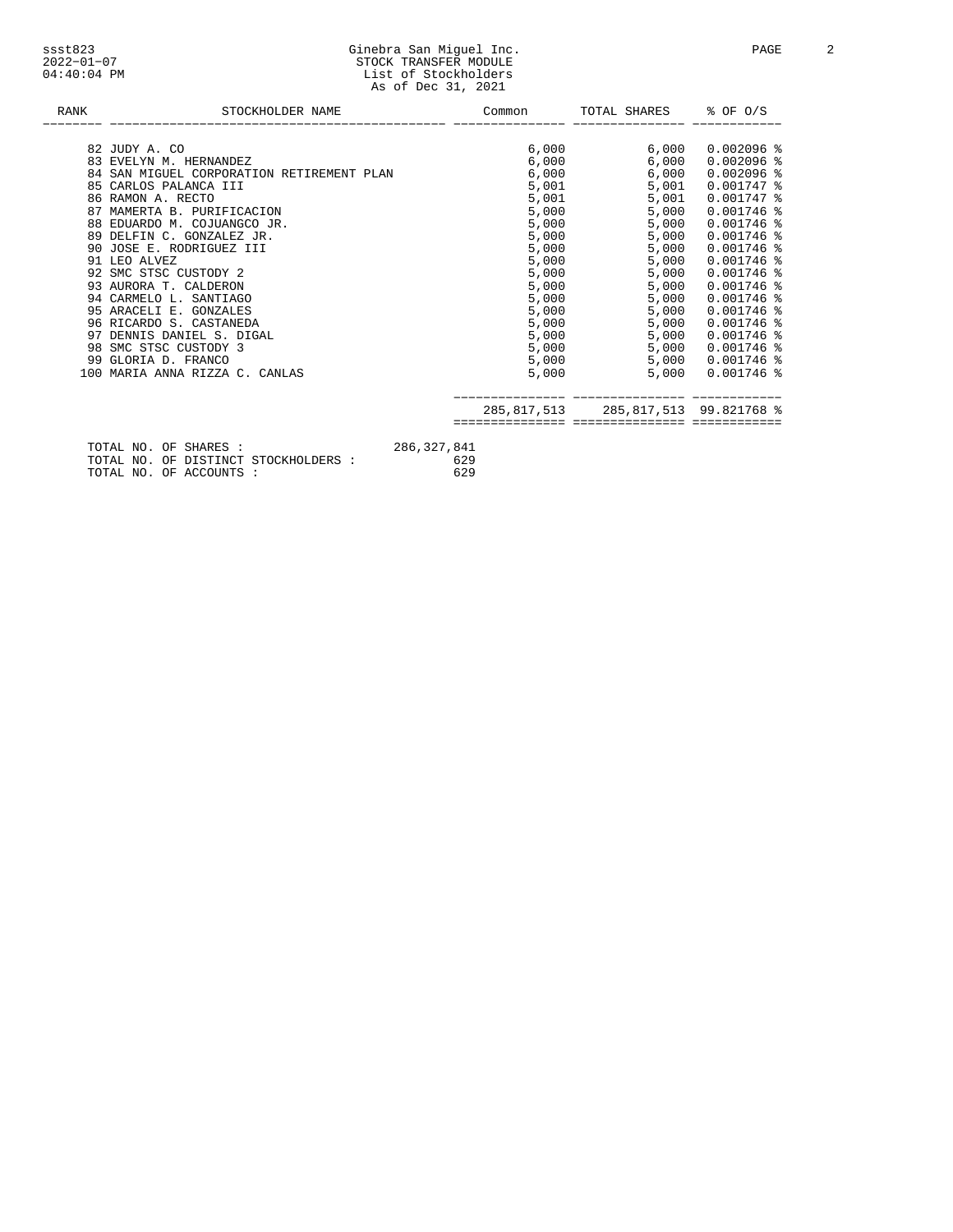#### **OUTSTANDING BALANCES FOR A SPECIFIC COMPANY**

Company Code - GSMI00000000

| Business Date: December 31, 2021                              |                 |
|---------------------------------------------------------------|-----------------|
| <b>BPNAME</b>                                                 | <b>HOLDINGS</b> |
| <b>SAN MIGUEL CORPORATION RETIREMENT PLAN</b>                 | 11,200,601      |
| CITIBANK N.A.                                                 | 9,699,560       |
| THE HONGKONG AND SHANGHAI BANKING CORP. LTD. - CLIENTS' ACCT. | 6,621,707       |
| DEUTSCHE BANK MANILA-CLIENTS A/C                              | 5,930,448       |
| <b>BPI SECURITIES CORPORATION</b>                             | 4,196,181       |
| DAVID GO SECURITIES CORP.                                     | 3,963,910       |
| SAN MIGUEL YAMAMURA PACKAGING CORP. RETIREMENT PLAN           | 2,963,295       |
| COL Financial Group, Inc.                                     | 2,932,956       |
| SAN MIGUEL FOODS, INC. RETIREMENT PLAN                        | 2,550,772       |
| SAN MIGUEL BREWERY INC. RETIREMENT PLAN                       | 2,320,152       |
| TOWER SECURITIES, INC.                                        | 2,004,890       |
| MANDARIN SECURITIES CORPORATION                               | 1,803,330       |
| MAYBANK ATR KIM ENG SECURITIES, INC.                          | 1,752,080       |
| STANDARD CHARTERED BANK                                       | 1,745,892       |
| FIRST METRO SECURITIES BROKERAGE CORP.                        | 1,442,471       |
| PHILSTOCKS FINANCIAL INC                                      | 918,982         |
| <b>BDO SECURITIES CORPORATION</b>                             | 641,561         |
| YAO & ZIALCITA, INC.                                          | 478,600         |
| SAN MIGUEL CORPORATION RETIREMENT PLAN-STP                    | 401,955         |
| <b>ABACUS SECURITIES CORPORATION</b>                          | 386,197         |
| <b>ASIASEC EQUITIES, INC.</b>                                 | 320,410         |
| REGINA CAPITAL DEVELOPMENT CORPORATION                        | 294,158         |
| TRITON SECURITIES CORP.                                       | 268,500         |
| DEUTSCHE BANK MANILA-CLIENTS A/C                              | 237,900         |
| NEW WORLD SECURITIES CO., INC.                                | 184,700         |
| HDI SECURITIES, INC.                                          | 122,480         |
| PAPA SECURITIES CORPORATION                                   | 116,630         |
| PUREFOODS-HORMEL CO., INC. EMPLOYEES' RET. PLAN               | 112,400         |
| <b>SB EQUITIES, INC.</b>                                      | 111,140         |
| AAA SOUTHEAST EQUITIES, INCORPORATED                          | 94,870          |
| SUMMIT SECURITIES, INC.                                       | 86,000          |
| E. CHUA CHIACO SECURITIES, INC.                               | 76,000          |
| GLOBALINKS SECURITIES & STOCKS, INC.                          | 76,000          |
| MDR SECURITIES, INC.                                          | 70,800          |
| UCPB SECURITIES, INC.                                         | 69,620          |
| EVERGREEN STOCK BROKERAGE & SEC., INC.                        | 69,400          |
| SOLAR SECURITIES, INC.                                        | 68,550          |
| AB CAPITAL SECURITIES, INC.                                   | 67,231          |
| WEALTH SECURITIES, INC.                                       | 60,868          |
| CTS GLOBAL EQUITY GROUP, INC.                                 | 58,300          |
| <b>QUALITY INVESTMENTS &amp; SECURITIES CORPORATION</b>       | 48,700          |
| UNITED COCONUT PLANTERS BANK-TRUST BANKING                    | 40,000          |
| PHILIPPINE EQUITY PARTNERS, INC.                              |                 |
|                                                               | 37,122          |
| MERIDIAN SECURITIES, INC.                                     | 32,810          |
| R. COYIUTO SECURITIES, INC.                                   | 32,100          |
| CAMPOS, LANUZA & COMPANY, INC.                                | 31,800          |
| UOB KAY HIAN SECURITIES (PHILS.), INC.                        | 31,000          |
| BERNAD SECURITIES, INC.                                       | 31,000          |
| GUILD SECURITIES, INC.                                        | 30,010          |
| THE FIRST RESOURCES MANAGEMENT & SECURITIES CORP.             | 27,000          |
| PNB SECURITIES, INC.                                          | 23,800          |
| AP SECURITIES INCORPORATED                                    | 21,470          |
| TANSENGCO & CO., INC.                                         | 19,520          |